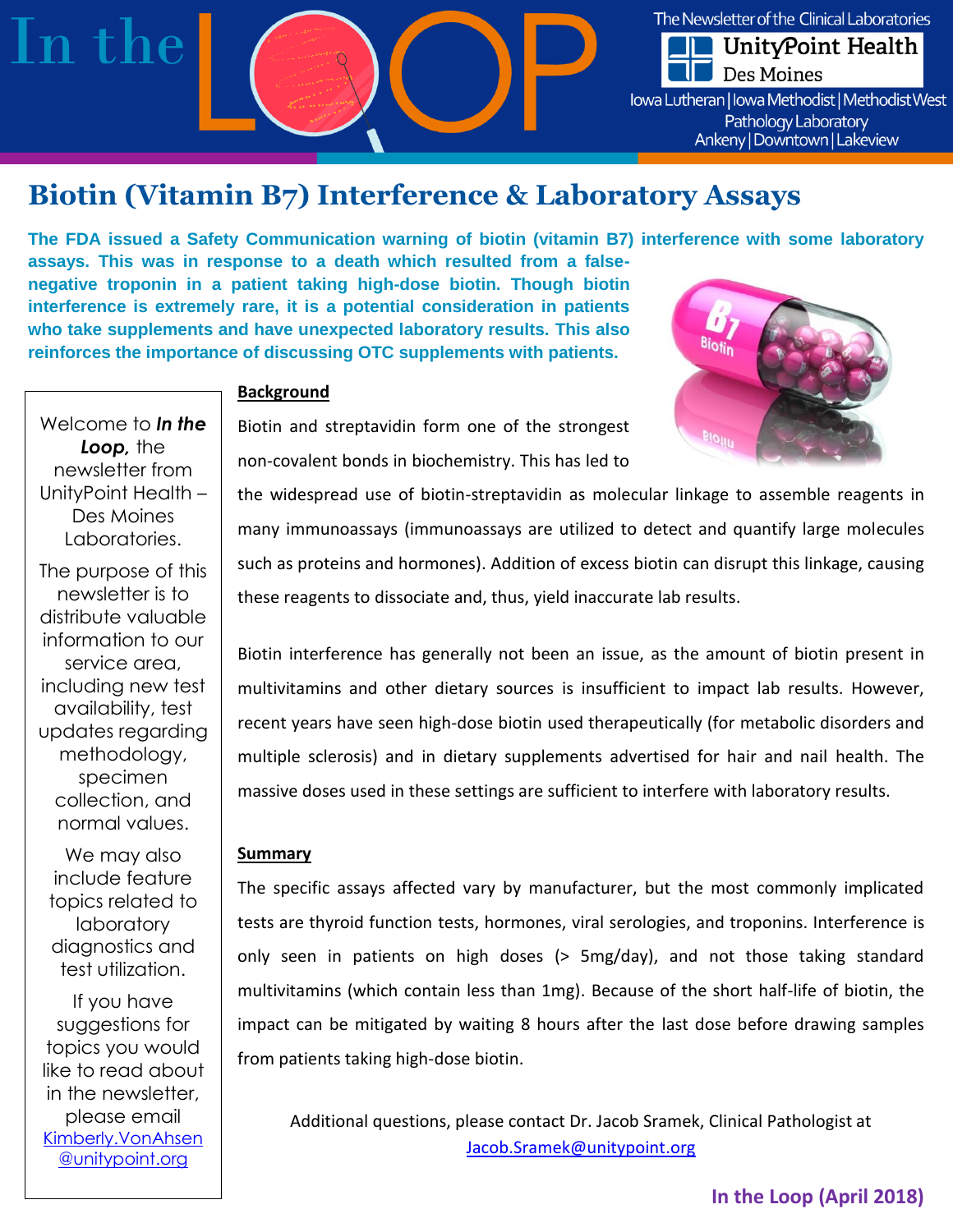# *Clinical Laboratory Updates*

### **Positive Blood Culture Notification Change – Effective Monday April 30th**

Our Critical Value Call Policy for positive blood cultures will change to include BOTH the gram stain and Biofire Blood Culture Identification (BCID) Panel by PCR when appropriate. Previously, the policy was to call the Gram stain to the patient's care provider within one hour of the bottle(s) turning positive. After the gram stain was called, the Microbiology staff would then perform the Biofire BCID panel, if appropriate, and update the patient's chart with the result of this additional testing. No additional call was made.

In an effort to provide outstanding care for our patients, effective next Monday April 30th, Microbiology will be calling the Gram stain AND the Biofire result at the same time within 2 hours of the bottle(s) turning positive, note there are organisms that can't be tested using the Biofire and in those instances, only the Gram Stain will be called within 1 hour.

Our providers have indicated that having the additional information of the Biofire result will allow them to better select the appropriate anti-microbial therapy in a timely manner for their patients.

### **Automatic Reflex of Strep A Culture on all pediatric NEGATIVE Strep A Antigen Testing**

Effective immediately, to be in compliance with the manufacturer's recommendations and College of American Pathologist Standard MIC.22140, if *Streptococcus* Group A Rapid Antigen test is negative on patients <18 years of age, a Streptococcus Group A culture will be performed.

### **NEW laboratory barcode tube type - GRNICE**

To better identify testing that requires special collection, a new tube type has been put into use for samples that need collected in Green Lithium Heparin tubes and immediately placed on ice. Barcode labels with GRNICE on the top right indicate that you need to collect a Green on Ice.

## **Ordering Miscellaneous Testing - Mayo Misc Lab Test [LAB2608] or Misc Lab Test [LAB2607]**

To ensure that all testing correctly interfaces from Epic into the Sunquest Laboratory System, a separate miscellaneous test order must be placed. Please do not list more than one test per order as it increases the chance of testing being missed, left off the order due to character limitations in the interface or errors in interpreting the test desired. Limit any collection or other instructions to after the test name in the comment field to again ensure that the test name correctly populates on the collection label and is visible in the Sunquest Laboratory System for laboratory staff.

## **In the Loop (April 2018)**